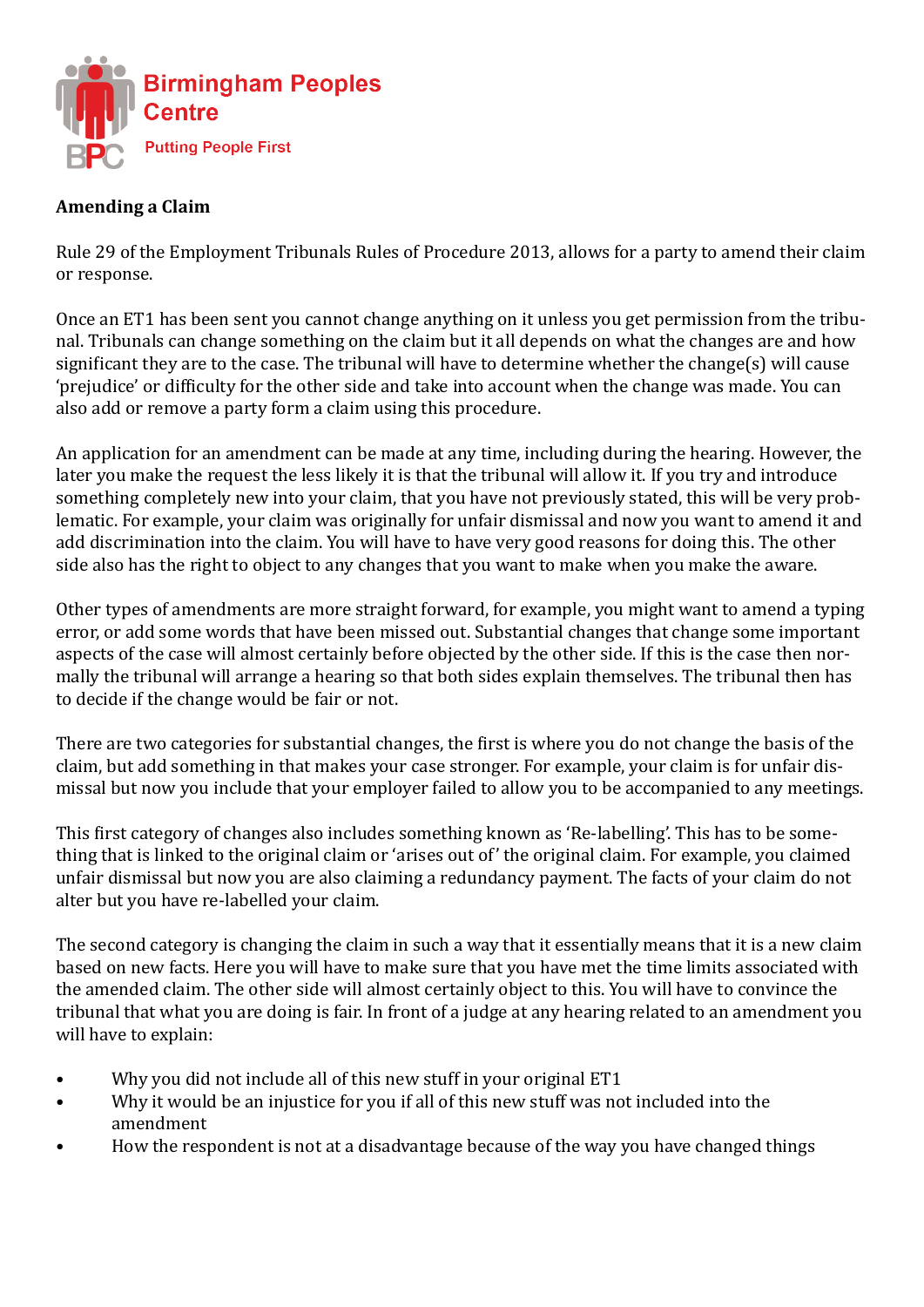## **Additional Information**

Under schedule 1 rule 10(2)(b) an employment tribunal judge can order either the claimant or the respondent to give further information or details about the claim or defence. This can be done by the judge independently or after a request from one of the parties.

When you submit an ET1 a judge will look at it and make sure all the relevant details and fact are included. If anything is missing the judge may well order you to provide additional information. This is one of the reasons why your ET1 needs to be as comprehensive as possible. So, practically what this means is that if you make any allegations without any supporting arguments then you will probably get a request for additional information from a judge.

This works both ways because if a respondent has merely stated that they did not do what is alleged without further discussion in their ET3 they will get a request from the judge for additional information. If you do get an order to provide additional information there will always be a time limit attached to it; make sure you provide the information requested within the time limit. If for whatever reason you think you cannot do it in time make sure you write back to the Tribunal Service explaining why you cannot provide the information requested on time. Failure to comply with an order from a judge could result in sanctions imposed on you including your claim being struck out.

## **Disclosure of documents**

A judge will expect that both sides in an employment tribunal claim have exchanged with each other all documents that are relevant to a case. This is known as 'disclosure' and is particularly important where you have made a series of allegations in your ET1 or in your witness statement. Ideally you should not make an argument or an allegation unless you can back it up with either documentation or witness collaboration.

In the Presidential Guidance on General Case Management you will normally find a section for disclosure of documents. The order usually states a date and a time, a deadline if you like, for when each side should disclose any documents. The documents can either be sent to the other side as photocopies or scanned copies via an e-mail.

You should send everything related to your employment history and everything related to your case. This includes (not an exhaustive list): Offers of employment, contract of employment, payslips, copies of pages of the employee handbook if it is relevant to your case, any letters, e-mails or anything else that has something to do with your job, your job history, your pay and other benefits and anything to do with your claims and allegations.

Do not fall into the trap where you do not want to disclose something because you want to surprise the other side with evidence that you have against them. Employment tribunal judges do not like surprises. Disclose everything!

You will also have to send proof of your attempts to find a new job. So for example, if you are claiming unfair dismissal then the judge would expect you to be looking for work. It is not a case of I have been dismissed and so I will sit around and claim compensation. You have to try and find a new job as soon as you lose your old job. The other side, at disclosure might send documentation that advertises jobs that are suitable for you. This is important because if they argue that, ok, they dismissed you, but you should have found a job then this could have an effect on the amount of compensation the judge awards you if you win your case.